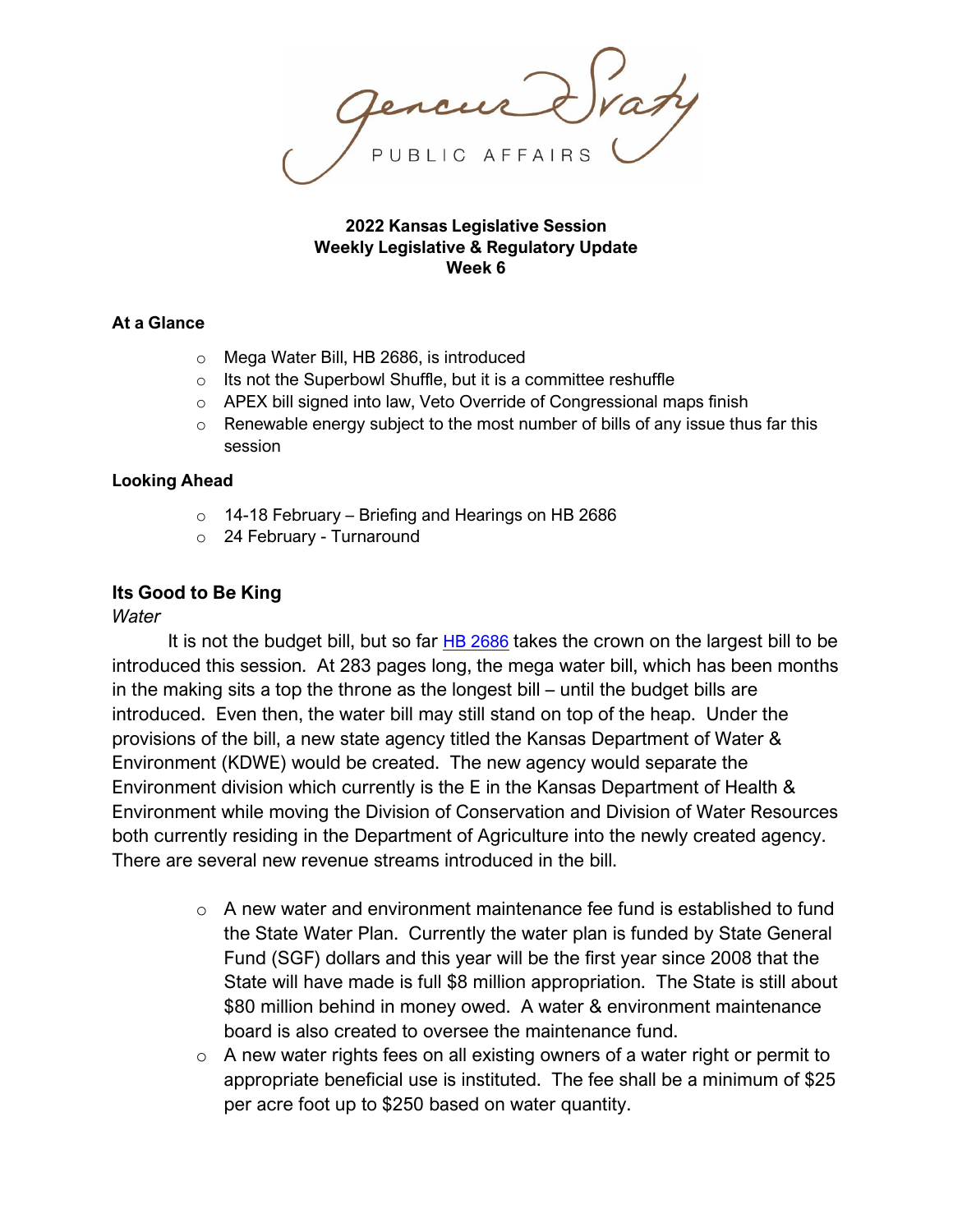o Water protection fees on public water systems, industrial use permit holders and stockwatering permit holders are allowed under Section 206. The current fee for each entity is \$0.03 per 1,000 gallons of water which would increase to \$0.05 per 1,000 gallons of water. The fees will be used to support implementation of the State Water Plan.

Sections 10-19 of the bill are devoted to amending the Ground Water Management District (GMD) Act. New provisions are created to provide new election policies beginning in 2023 for GMD Board and to require GMDs to submit an annual financial as well as conservation and stabilization report to the Chief Engineer. An annual report is to be made to the Legislature detailing the finances (using GAAP accounting principles) and previous year's activities of the GMD.

Lastly, Section 249 of the bill clarifies the role of the Chief Engineer stating that an order of the Chief Engineer is considered a final order and that orders of the Chief Engineer shall no longer be subject to the review by a department secretary.

The House Water Committee over the last two sessions, has held the equivalent of a PhD-level course in Kansas water law and policy leading up to the introduction of this bill. There will be two days of committee briefings on Monday and Tuesday followed by two days of hearings on the measure Wednesday and Thursday.

## *Redistricting/Committee Shuffle*

While democracy does not have kings and queens, there are certainly individuals in the top position of political power including the Governor, the Speaker of the House and the Senate President. This week, the Senate President flexed his power following the redistricting veto override in the Senate. Last Thursday, Governor Kelly vetoed the Ad Astra 2 Congressional map which split Wyandotte County between the 2<sup>nd</sup> and 3<sup>rd</sup> Congressional districts and put the City of Lawrence – the only community in Douglas County – into the 1<sup>st</sup> District with the balanced of DGCO remaining in the  $2^{nd}$ . With more than 27 Republicans in the Kansas Senate, a veto override effort was attempted. The first day, the override failed by 3 votes of the needed 27. The next day following negotiations, the override in the Senate was achieved. The House moved to override the next day and did so. On Thursday evening, the Senate President announce a significant committee reshuffling as three members of the Senate Republican caucus were removed from and demoted from certain committee positions.

- $\circ$  Senator John Doll (R-Garden City) did not vote to override but had previously expressed his intent to leadership. No changes to committee assignments.
- o Senator Dennis Pyle (R-Hiawatha) initially did not vote to override and was removed from his position on Senate Utilities as well as Senate Transportation.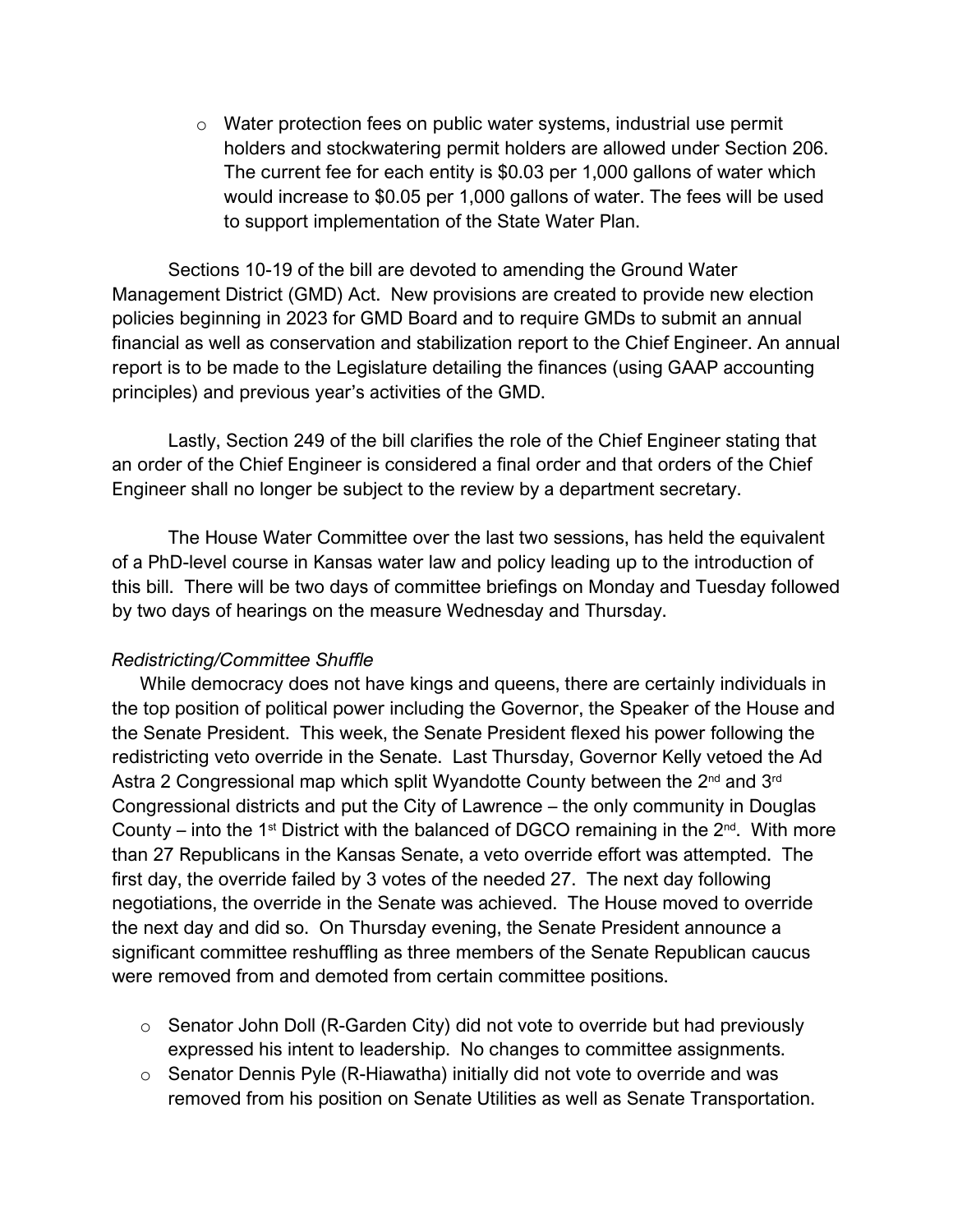- $\circ$  Senator Alicia Straub (R-Ellinwood) was removed from both the Senate Ethics & Transparency Committee and Senate Elections & Local Government Committee. She was Vice-Chair of Senate Agriculture & Natural Resources and will remain on the committee, but will no longer be the Vice-Chair.
- o Senator Mark Steffen (R-Hutchinson) did not vote to override initially. He was removed from the Senate Assessment & Taxation Committee and was removed as Vice-Chairman of the Senate Commerce Committee. He will remain on the committee though. Senator Steffen is a doctor, but has been a champion against vaccines and order health protocols. He introduced a bill this session that would exempt doctors from action by the Board of Healing Arts (BOHA) for prescribing non-traditional treatments such as invermectin for COVID-19. The measure was allowed to pass committee on Wednesday morning following the successful override, but by Thursday evening the bill was returned to committee. The Board of Healing Arts has been investigating the Senator for nearly 18 months it was revealed recently.

The House and Senate continue to work on the new House and Senate district maps which will likely be revealed following Turnaround. The Ad Astra 2 Congressional map is surely headed toward litigation.

#### *APEX*

The Kansas Legislature passed and the Governor signed into law the king of all economic development incentive packages to attract a new manufacturing facility to the State. It has been said, that Kansas is a finalist alongside Tulsa, Oklahoma, for the 4 million square foot facility that would employ more than 4,000 people and bring \$4 billion in direct new investment to the State along with at least 5 other suppliers. The incentive package could be worth up to \$1.3 billion to Kansas taxpayers making it the largest incentive package passed in the State's history. A final decision is expected to be made in the coming weeks. Kanas' final offer was submitted by 5:00p last Wednesday just days after the Oklahoma legislature opened its session and began working on its incentive package.

The above mentioned topics were the headline grabbers last week, but there was a flurry of other activity paving the way for next week's House of Origin deadline. All non-exempt bills or bills that haven't been "blessed" by Leadership, must pass their House of Origin to continue through the process.

### *Sales Tax*

Sales tax matters are exempt from the deadline, but one of the sales tax bills did advance from a committee last week. SB 339 which moves the state sales tax to 0% on food and prepared food (think restaurants, convenience stores, bottled water, candy and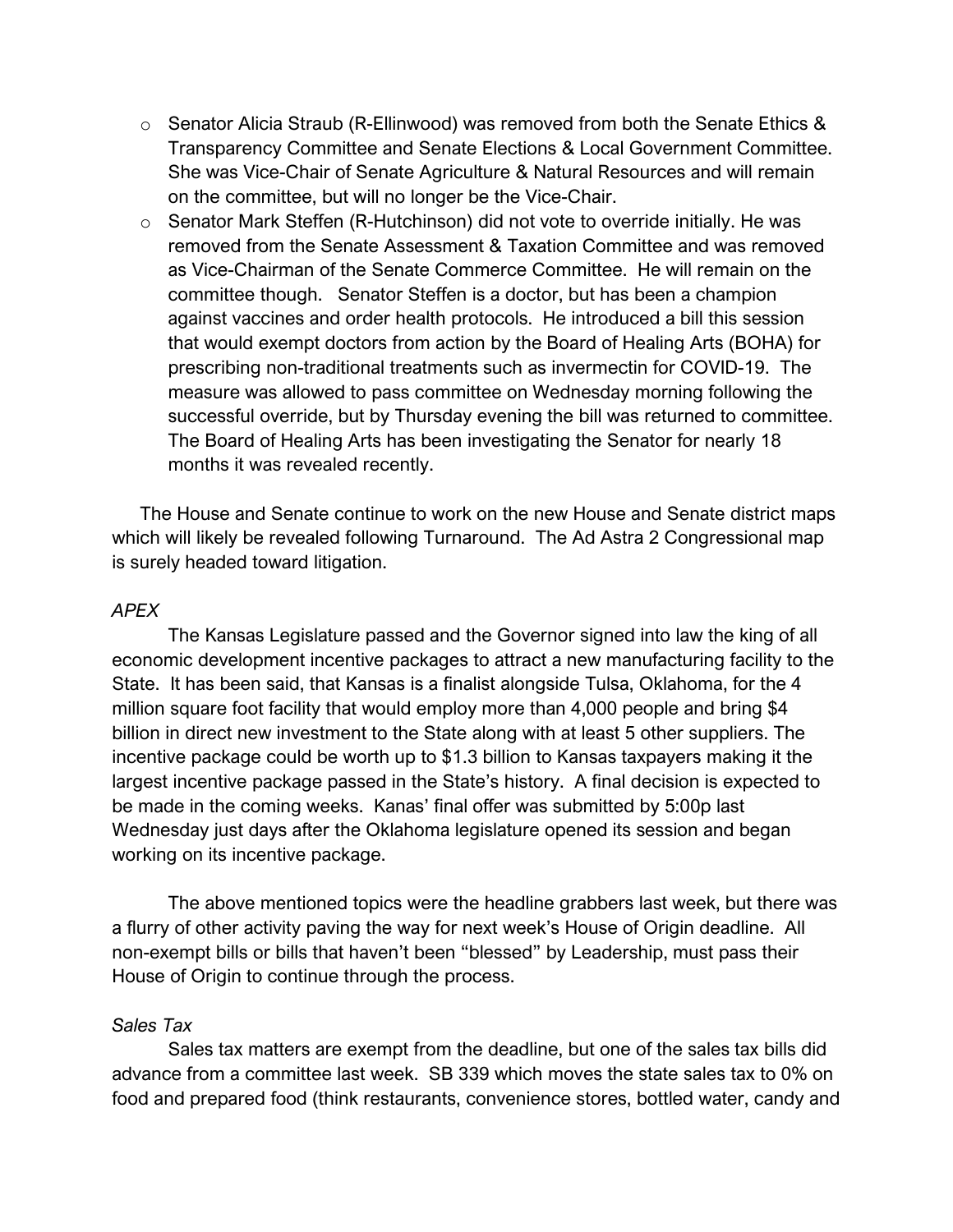dietary supplements) from 6.5% passed the Senate Assessment & Taxation Committee. The bill also allows for local governments to retain or exempt food sales tax as well. The fiscal note on SB 339 was provided to cost the State \$319.8 million in 2022 increasing to \$786.6 million by 2024. However, SB 339's price tag increased when picked up a companion. SB 359 was amended into SB 339. SB 359, moves to 0% the state sales tax on utility services for commercial and industrial customers. It does allow local units to exempt or not utility sales tax. Residential electric, natural gas, water and wastewater customers are already exempt from the state sales tax. The fiscal loss to the state would be about \$60 million annually or \$245 million over four years. Implementation of the state sales tax exemption on food and utility service would be delayed to 2024 so the State could see the economic effects of implementing the APEX economic incentive package.

### *City/County Sales Tax*

There has been some chatter in recent days about revisiting SB 87 which discontinues the current apportionment of countywide retailers' sales tax imposed for general purposes between the county and cities which has been in effect since 1978. For reference, currently, 93 of the 105 counties levy a countywide sales tax. In 2020, 492 Kansas cities received a total of \$271,112,274 and 82 Kansas counties received \$214,258,925 through the formula. In Kansas, 90% of the sales taxes generated in the state are generated within city limits. 84% of the residents of Kansas live in cities. In most cases, most of the sales tax is generated inside city limits and there has been a recognition that a portion of those sales tax dollars should stay where they are generated. According to the League of Municipalities, many cities across the state use the proceeds from this tax in lieu of property taxes and to pay debt service. If this law went into effect, it likely would cause cities to have to raise property taxes or cut vital city services relied upon and expected by their citizens. There is no requirement in SB 87 for an interlocal agreement on sales tax between cities and counties.

## *Targeting Renewable Energy*

A review of the bills introduced confirms that there are more bills targeting renewable energy development than any other issue being considered this session. There are eight bills that individually and certainly collectively would end all renewable energy development in Kansas. Most of the eight bills are forward looking but some have look back provisions including a bill that could invalidate thousands of leases and language related to shadow flicker mitigation that would cause for an undetermined number of turbines to be shuttered until complete mitigation could be implemented. None of the eight bills have moved out of committee, but the Chairman intends to work bills for three days this week in his committee.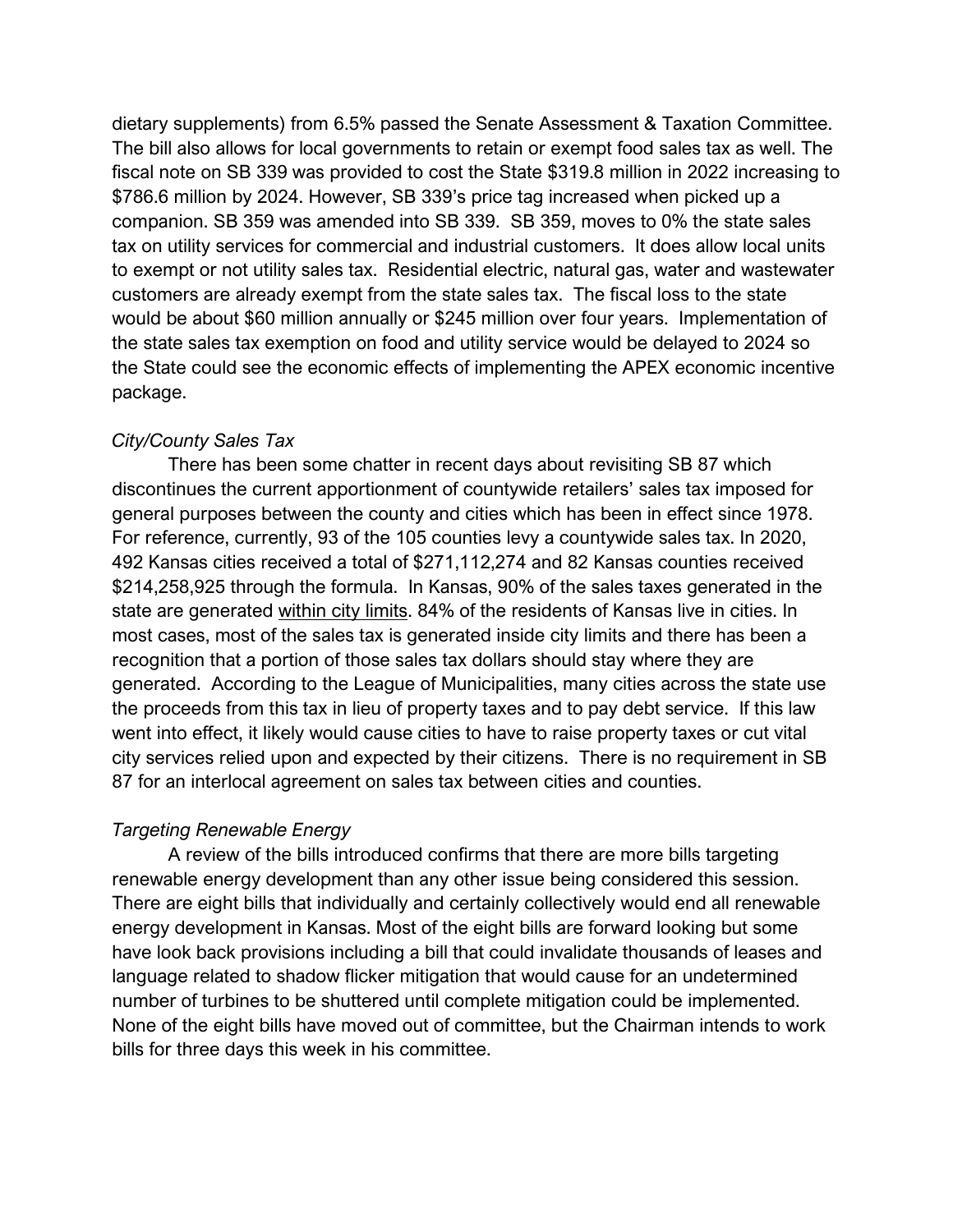SB 417 related to the Coal Combustion Residual rule had a hearing on Friday in the Senate Ag & Natural Resources committee. The bill would allow Evergy, Sunflower and Kansas City Board of Public Utilities to impose an additional fee to pay for costs of a state-run CCR plan rather than a federally administered program.

SB 349 is scheduled for a hearing Tuesday in Senate Utilities. The bill would impose a 1% rate cap on electric investor-owned utilities in Kansas.

Kimberly Svaty drafted a 72-slide Energy 101 power point presentation for the House Energy & Utilities Committee which will be delivered on Tuesday. On Thursday, there will be presentations to the committee regarding Integrated Resource Planning (IRP).

As always, please call/email or text anytime with questions! We are here to help!

## **Contact Information**

Kimberly Gencur Svaty - 913.486.4446 | [kimberly@gencursvaty.com](mailto:kimberly@gencursvaty.com) Joshua Svaty - 785.472.7794 | [joshua@joshuasvaty.com](mailto:joshua@joshuasvaty.com) @joshuasvaty